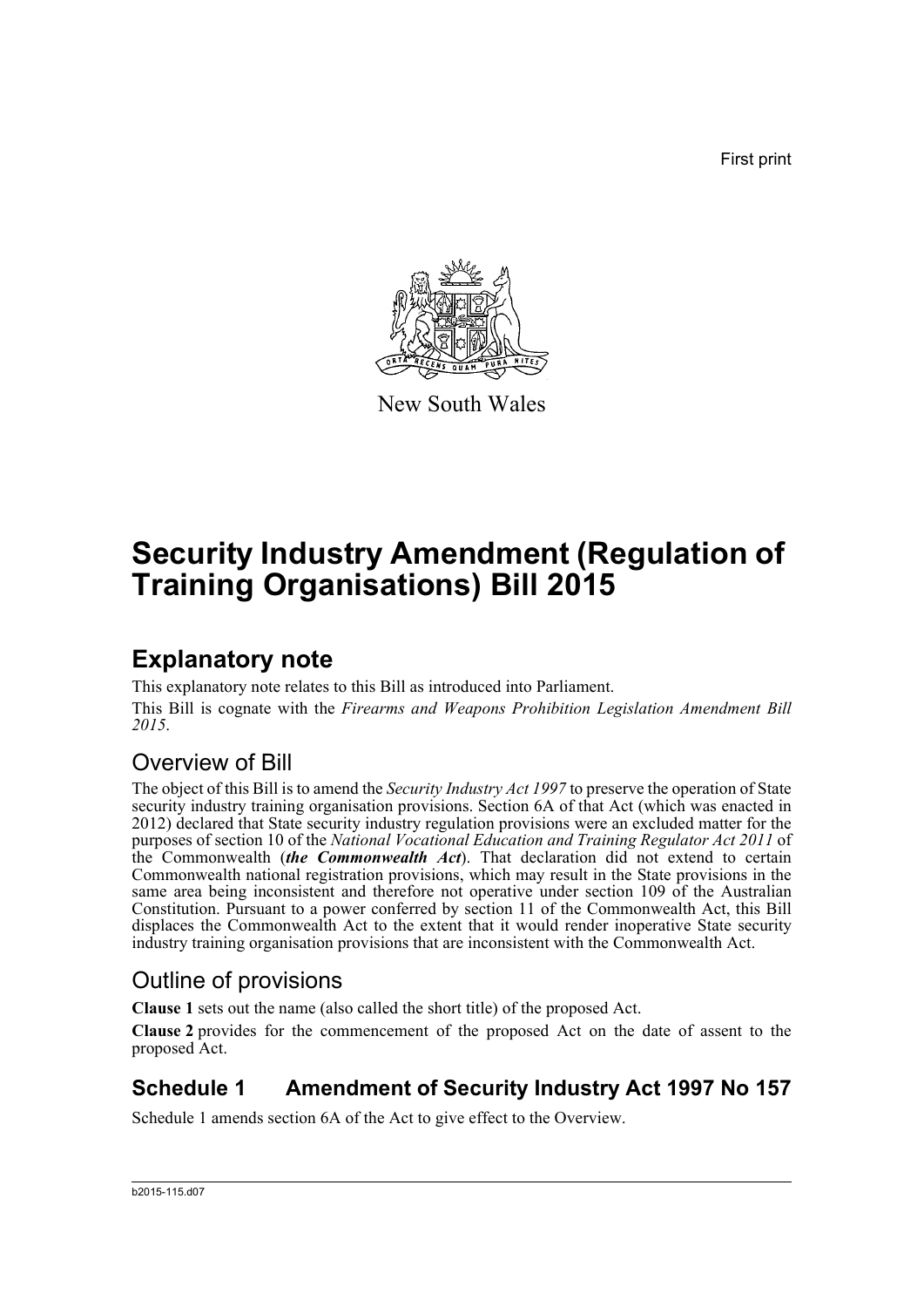First print



New South Wales

# **Security Industry Amendment (Regulation of Training Organisations) Bill 2015**

## **Contents**

|   |                                                           | Page          |
|---|-----------------------------------------------------------|---------------|
|   | Name of Act                                               | $\mathcal{P}$ |
| 2 | Commencement                                              | 2             |
|   | Schedule 1 Amendment of Security Industry Act 1997 No 157 | 3             |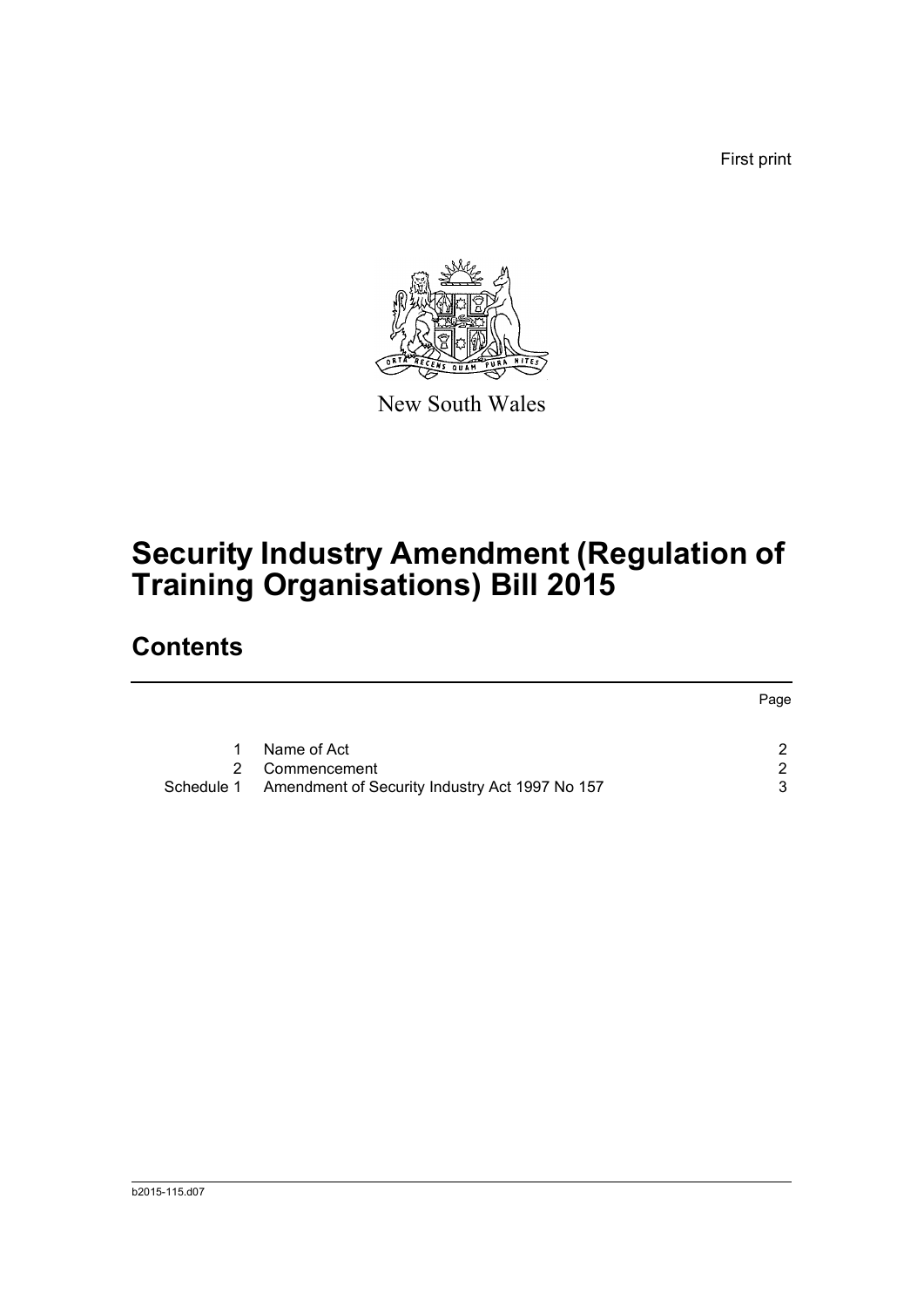

New South Wales

# **Security Industry Amendment (Regulation of Training Organisations) Bill 2015**

No , 2015

### **A Bill for**

An Act to amend the *Security Industry Act 1997* to preserve the operation of State security industry training organisation regulatory provisions.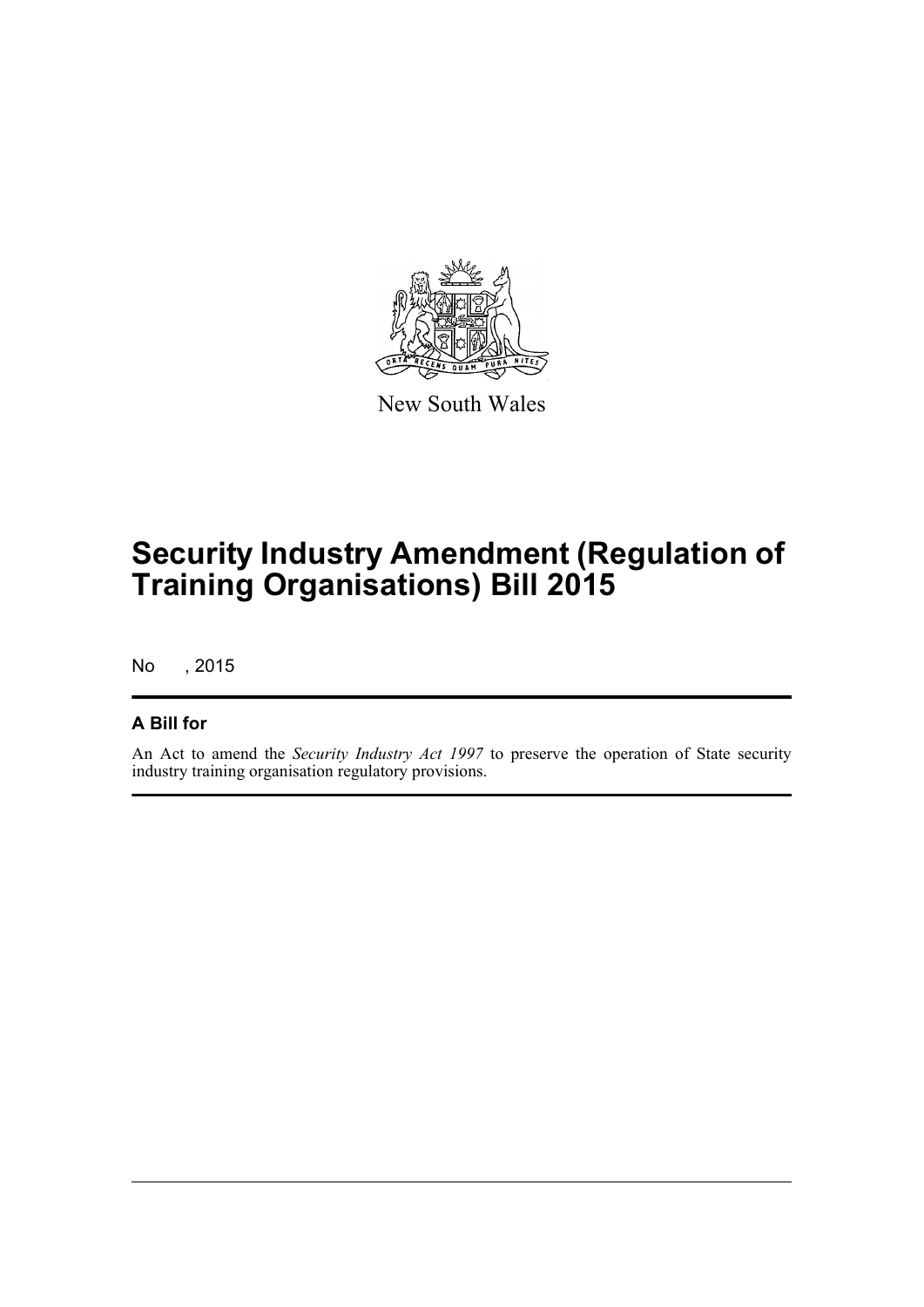<span id="page-3-1"></span><span id="page-3-0"></span>

| The Legislature of New South Wales enacts: |                                                                                                        |                |
|--------------------------------------------|--------------------------------------------------------------------------------------------------------|----------------|
|                                            | Name of Act                                                                                            | $\overline{c}$ |
|                                            | This Act is the <i>Security Industry Amendment (Regulation of Training Organisations)</i><br>Act 2015. | 3<br>4         |
|                                            | <b>Commencement</b>                                                                                    | 5              |
|                                            | This Act commences on the date of assent to this Act.                                                  | 6              |
|                                            |                                                                                                        |                |